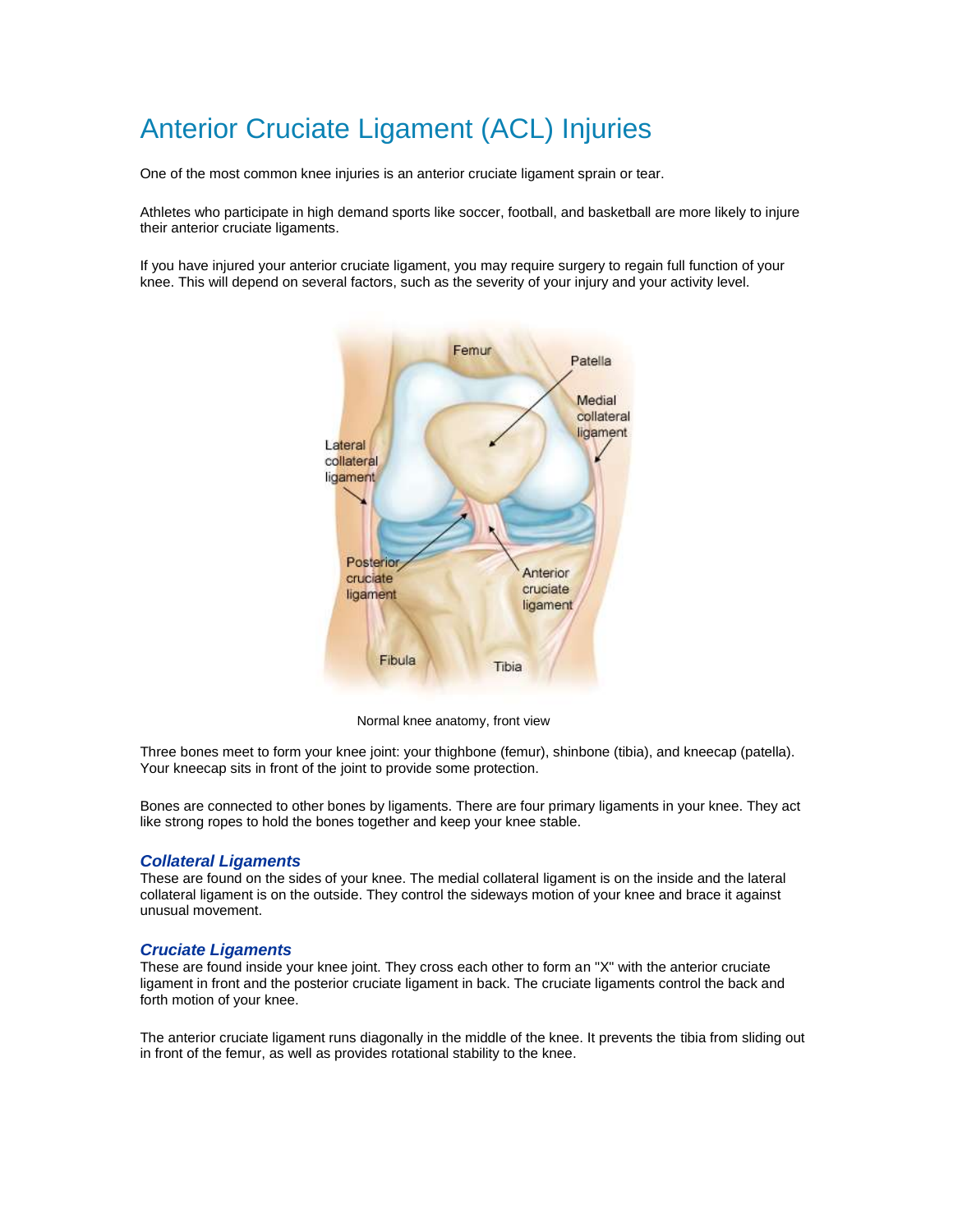# **Description**

About half of all injuries to the anterior cruciate ligament occur along with damage to other structures in the knee, such as articular cartilage, meniscus, or other ligaments.

Injured ligaments are considered "sprains" and are graded on a severity scale.

**Grade 1 Sprains.** The ligament is mildly damaged in a Grade 1 Sprain. It has been slightly stretched, but is still able to help keep the knee joint stable.

**Grade 2 Sprains.** A Grade 2 Sprain stretches the ligament to the point where it becomes loose. This is often referred to as a partial tear of the ligament.

**Grade 3 Sprains.** This type of sprain is most commonly referred to as a complete tear of the ligament. The ligament has been split into two pieces, and the knee joint is unstable.



Partial tears of the anterior cruciate ligament are rare; most ACL injuries are complete or near complete tears.

### **Cause**

The anterior cruciate ligament can be injured in several ways:

- Changing direction rapidly
- Stopping suddenly
- Slowing down while running
- Landing from a jump incorrectly
- Direct contact or collision, such as a football tackle

Several studies have shown that female athletes have a higher incidence of ACL injury than male athletes in certain sports. It has been proposed that this is due to differences in physical conditioning, muscular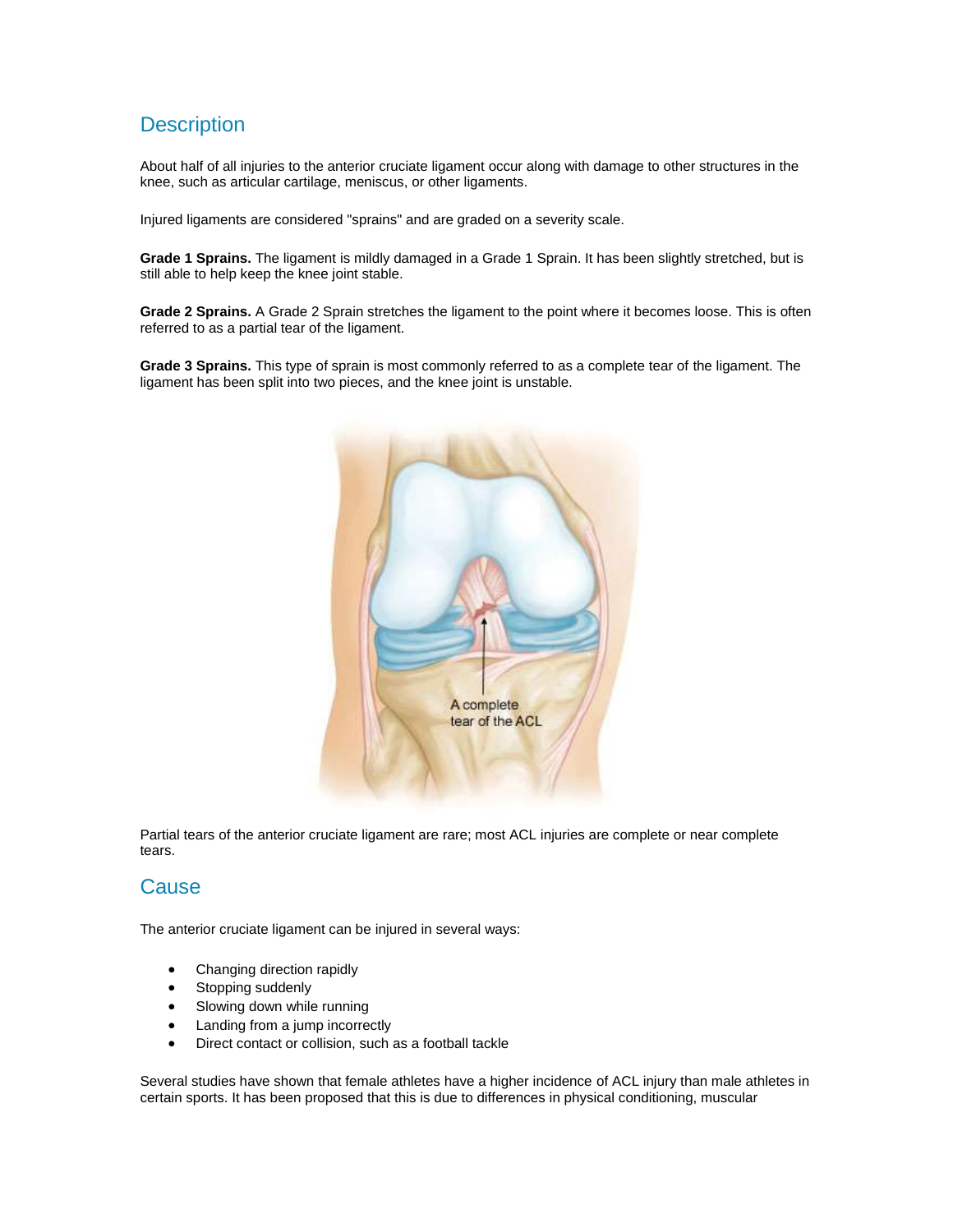strength, and neuromuscular control. Other suggested causes include differences in pelvis and lower extremity (leg) alignment, increased looseness in ligaments, and the effects of estrogen on ligament properties.

# **Symptoms**

When you injure your anterior cruciate ligament, you might hear a "popping" noise and you may feel your knee give out from under you. Other typical symptoms include:

- Pain with swelling. Within 24 hours, your knee will swell. If ignored, the swelling and pain may resolve on its own. However, if you attempt to return to sports, your knee will probably be unstable and you risk causing further damage to the cushioning cartilage (meniscus) of your knee.
- Loss of full range of motion
- Tenderness along the joint line
- Discomfort while walking

## Doctor Examination

#### *Physical Examination and Patient History*

During your first visit, your doctor will talk to you about your symptoms and medical history.

During the physical examination, your doctor will check all the structures of your injured knee, and compare them to your non-injured knee. Most ligament injuries can be diagnosed with a thorough physical examination of the knee.

#### *Imaging Tests*

Other tests which may help your doctor confirm your diagnosis include:

**X-rays.** Although they will not show any injury to your anterior cruciate ligament, x-rays can show whether the injury is associated with a broken bone.

**Magnetic resonance imaging (MRI) scan.** This study creates better images of soft tissues like the anterior cruciate ligament. However, an MRI is usually not required to make the diagnosis of a torn ACL.

### **Treatment**

Treatment for an ACL tear will vary depending upon the patient's individual needs. For example, the young athlete involved in agility sports will most likely require surgery to safely return to sports. The less active, usually older, individual may be able to return to a quieter lifestyle without surgery.

#### *Nonsurgical Treatment*

A torn ACL will not heal without surgery. But nonsurgical treatment may be effective for patients who are elderly or have a very low activity level. If the overall stability of the knee is intact, your doctor may recommend simple, nonsurgical options.

**Bracing.** Your doctor may recommend a brace to protect your knee from instability. To further protect your knee, you may be given crutches to keep you from putting weight on your leg.

**Physical therapy.** As the swelling goes down, a careful rehabilitation program is started. Specific exercises will restore function to your knee and strengthen the leg muscles that support it.

#### *Surgical Treatment*